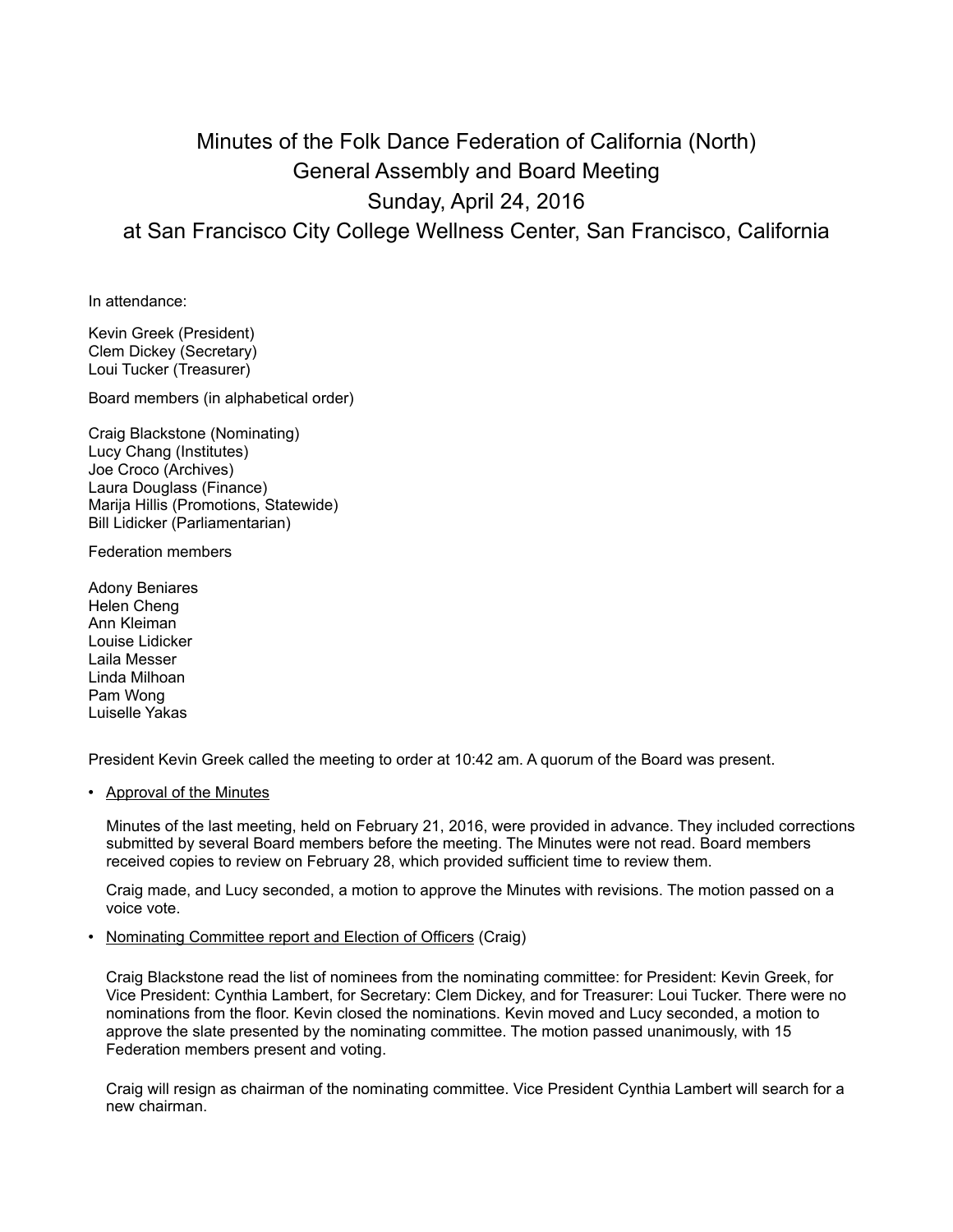• President's report (Kevin) – written report included

## Book proposal

Kevin proposed a project to develop a folk dance book, in print and electronic form with supplemental online resources, pursuant to a proposal by publisher Human Kinetics. Kevin noted that Human Kinetics was impressed by the resources on our web site, including syllabi and videos. He noted five potential benefits to the Federation arising from a new book project: (1) dissemination of our mission and philosophy, (2) identification of Federation individuals as leaders, (3) expansion of Federation prominence through Human Kinetics book exhibits, (4) continuation of Federation prestige, and (5) provision of a share of publishing revenues to the Federation.

The proposal includes no financial outlay from the Federation, just work. The Federation would designate at most two people to work directly with the publisher; Kevin volunteered to be one of those liaisons. The Federation would assemble the book, with several contributors as co-authors.

Kevin passed around three books published by Human Kinetics: *Dance Psychology for Artistic and Performance Excellence*, and two folk dance booklets which had originally been distributed with DVDs. Marija noted that the books were very attractive.

Lucy noted that we will probably need to license our copyrighted material to the publisher to be utilized in the publication. She also wondered whether the publisher might also be interested in working with other prominent Folk Dance organizations, e.g. the Folk Dance Federation of California (South) or the National Folk Organization.

Laura noted that the publisher has a wide K-12 audience, including many people who lack a folk dance background. She also noted that while the Federation has many syllabi for older dances, the print edition of the book should have dances which are popular today, selected for geographic and stylistic diversity.

Joe asked whether we might have to contact teachers for permission to reprint dance notes. Laura replied that rights were a concern, and Lucy noted that in some cases the rights may have passed to the teachers' heirs. Loui suggested that the Federation start with its own material.

Laura made a motion, which Bill seconded, to form an ad hoc Book Publishing Committee to explore working with Human Kinetics. The motion passed on a voice vote. Laura offered to serve on the committee. Kevin will follow up with Laura, and with Cricket Raybern.

## Venue and date for the 2016 Officers' Ball

Kevin reported that the Officers Ball will be held October 15 at First United Methodist Church in Palo Alto. A scheduling conflict with the Peninsula Council was resolved by moving the Peninsula Council dance to October 8. Several officers had tried hard to find a more central site, but Livermore prices have risen above our budget and other locations were unavailable.

• Treasurer (Loui) – written report included

Income has consisted mostly of memberships, Statewide sales, and item sales. Outlay has included *Let's Dance!* expenses and postage for membership items. We have \$625 of potential income in the form of T-shirts and tote bags. We are ahead of budgeted income by \$400.

• Finances (Laura) – written report included

The written report included a budget for the 2015-2016 fiscal year (starting June 1, 2016). Loui proposed adjustments: that donations income be decreased from \$3200 to \$1500, that Officers Ball room rental be decreased from \$1370 to \$850 to match the actual amount, that the Archives budget be decreased from \$3800 to \$2500 (including \$165/month storage rental), and that the budget project the entire current stock of T-shirts and tote bags (\$625) will be sold.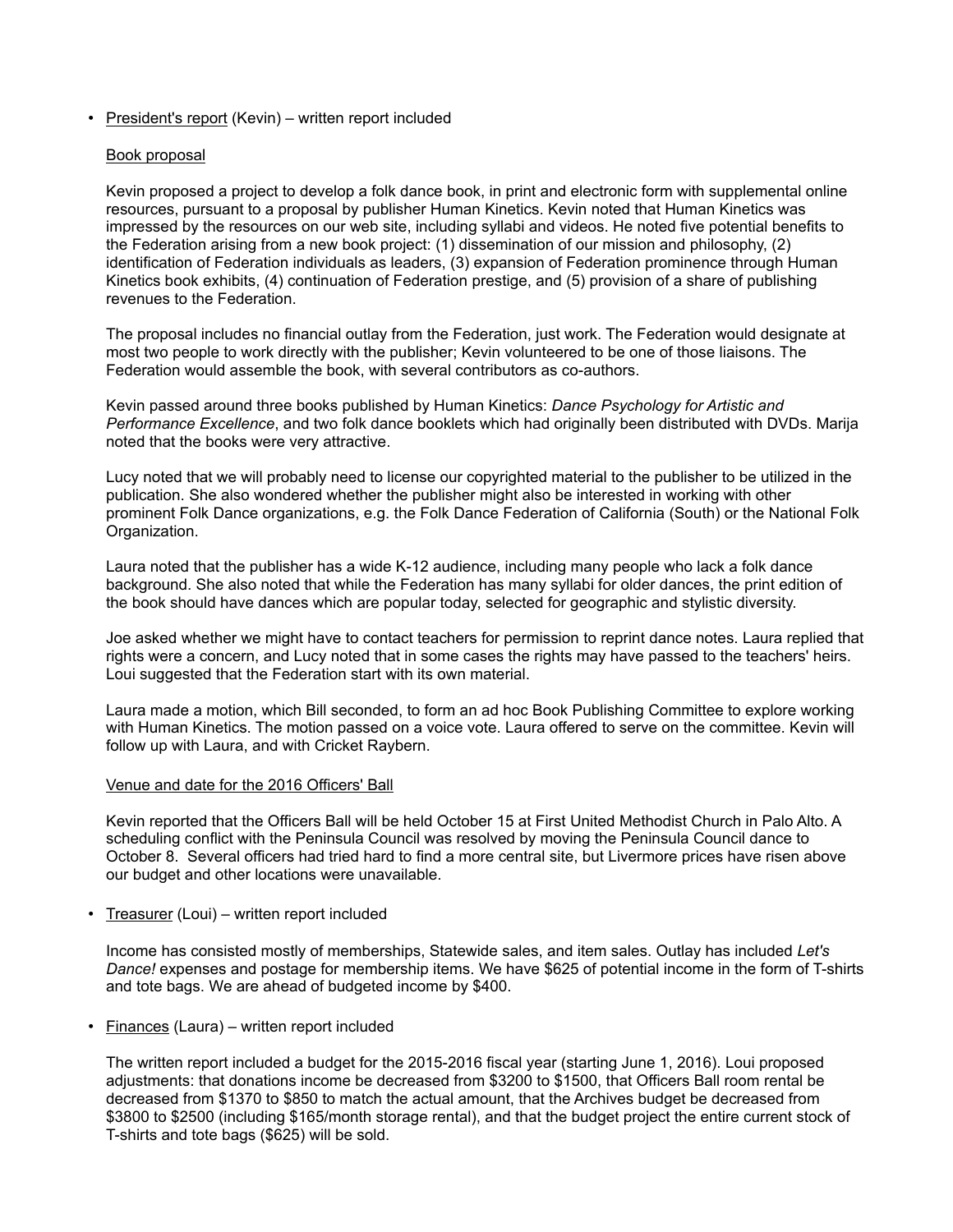Loui noted that Statewide is difficult to include in the budget because expenses, as submitted, will span a fiscal year boundary. She noted that changing the fiscal year to match the calendar year would simplify Statewide budgeting.

Laura noted that the changes would result in a balance transfer item, as income and expenses would not match precisely. She will revise the budget and Kevin will conduct an email vote on the revised budget.

• Membership (Alicia La Fetra/absent) – written report included

Laura made, and Craig seconded, a motion to approve the membership report, which listed three new members. The motion passed on a voice vote.

• Institutes (Lucy) – written report included

Susan and Claude Akana will resign from the Committee due to travel commitments, and will not assume chairmanship of the committee next year. Lucy has agreed to stay on as chairperson, and Angel Tam has agreed to serve on the Committee. The Committee could still use one more person.

- Scholarships (Gary Anderson/absent) written report included
- Vice President (Cynthia Lambert/absent) no report
- Archives (Joe)

David Vinokur is willing to allow us to publicize the availability of access Marcel Vinokur's collection. Access will be through Joe and Loui. Marcel's collection occupies one half of a two-car garage.

• Statewide (Marija and Bill)

Marija reported that Adony Beniares has offered to handle the recorded music. Sound for the live music, recommended by Chubritza, will be \$1300, higher than expected. The higher price may reflect more work items than originally planned. Berkeley Folk Dancers has paid a \$100 deposit to Chubritza, and a \$400 deposit to the sound person.

Bill reported that negotiations have gone well with the teachers, and a list of dances has been agreed upon. The syllabus has not yet been prepared. We may have performances by a Portuguese group or a German youth group. Loui Tucker and Ken Alcott have agreed to run Contra sessions. A separate group has arranged Friday and Saturday night After Parties (starting at 10:00 pm) at Ashkenaz in Berkeley. The cost of the After Parties is not included in the Statewide advertised prices.

- Parliamentarian & By-Laws (Bill) no report
- Promotions (Marija) no report

Kevin reported that Bay Area Dance Week (just started) had seen at least 12 new people at Stanford Folk Dancers, and four or five at Berkeley Folk Dancers Friday session.

- Research (Cricket Raybern/absent) no report
- Secretary (Clem) no report
- Communications and Publicity (Susan Gregory/absent) no report
- Insurance (Ken Kaye/absent) written report